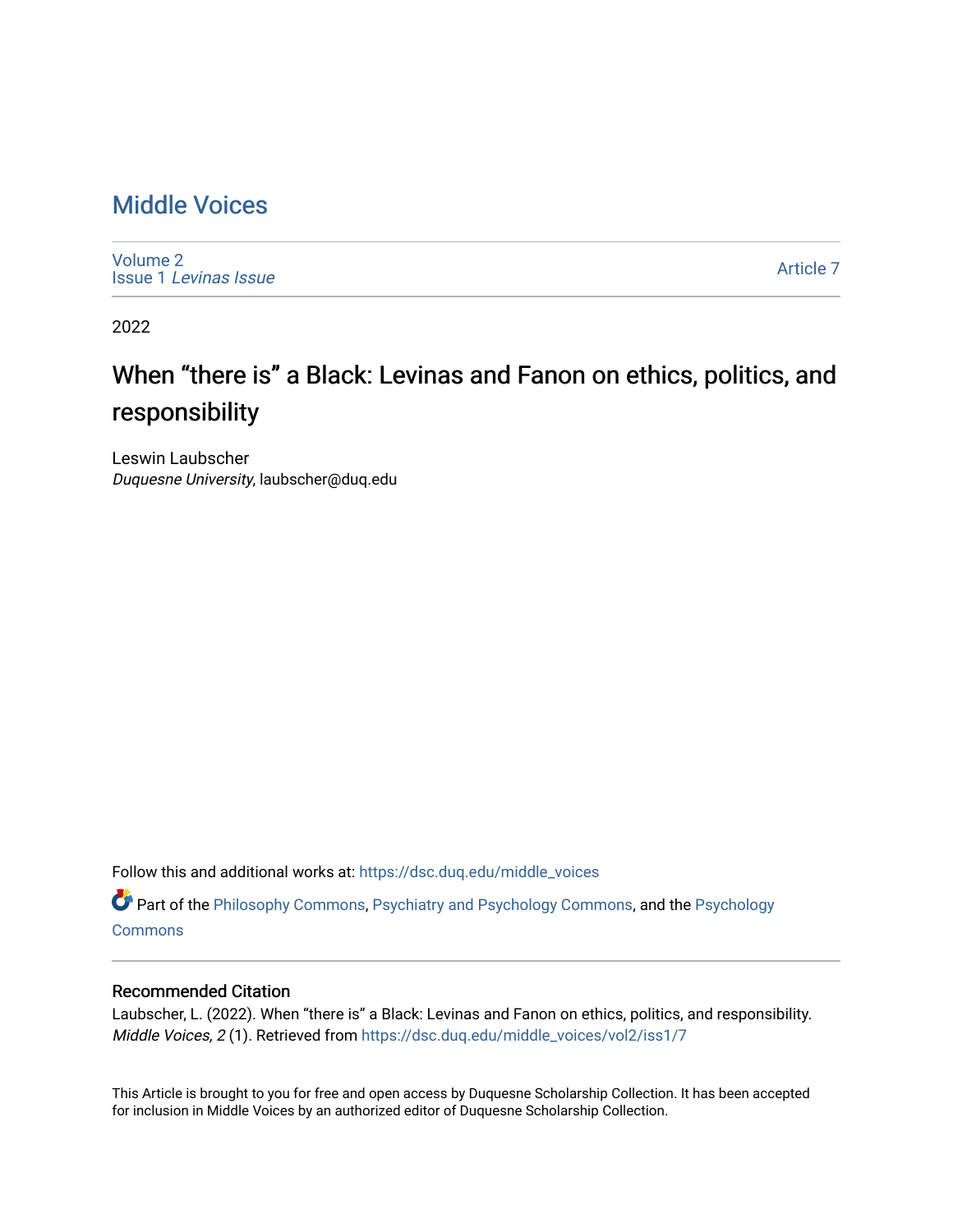This paper examines some of the ways in which the Black other, by Frantz Fanon's articulation, complicates and challenges Emmanuel Levinas's philosophies of ethics and justice. Additionally, it brings Levinas's notion of the *il y a*, or "there is," and Fanon's "zone of nonbeing" into critical conversation with respect to the body and being of the Black other.

*Each of us is guilty before everyone for everyone, and I more than the others.*

(Levinas, 2004, p. 146)

#### *No one has clean hands; there are no innocents and no onlookers.*

(Fanon, 1968, p. 199)

# When "there is" a Black: Levinas and Fanon on Ethics, Politics, and Responsibility

Leswin Laubscher Duquesne University

One can safely assert that Emmanuel Levinas is widely regarded as the foremost contemporary "philosopher of the other and of ethics." Much less "widely regarded," though in our opinion no less "foremost," we would claim like eminence for Frantz Fanon, "philosopher of the (Black) other and of ethics." A core tension is already prefigured in the rhetorical manner of our presentation above, by the modification of a phrase with the addition of "Black" in brackets. Indeed, some may register an early objection: Levinas, such an objector might say, is articulating an infinite, transcendent and metaphysical ethical responsibility of and towards the human, while Fanon is concerned with a totality,

and the ontological betrayal (an "after") of such (a "prior") responsibility in a material present and presence. As such, they are really concerned with "separate" or "different" philosophical moments. This is a position and argument we will interrogate and contest.

By the unfortunate constraints of space, we will forego a thorough biographical and intellectual overview of Levinas and Fanon's lives and thought, requisite as it nonetheless is to a fuller understanding of our argument, and theirs.<sup>1</sup> Even so, a few "topographical" comments may be in order as an initial and orienting bird's eye view of sorts to converging and diverging lines of life and thought. For

<sup>1</sup> Anchoring texts for Levinas's thought would be *Totality and Infinity* (2013) and *Otherwise than Being*  (2004), while for Fanon, the reader would be well advised to read *Black Skin, White Masks* (1967) and *The Wretched of the Earth* (1968). As for biographies, Solomon Malka (2006) and Francois Poirie's extensive interview (In Levinas, 2001b) provide good overviews of Levinas's life, while Macey (2012) and Cherki (2006) do the same for Fanon.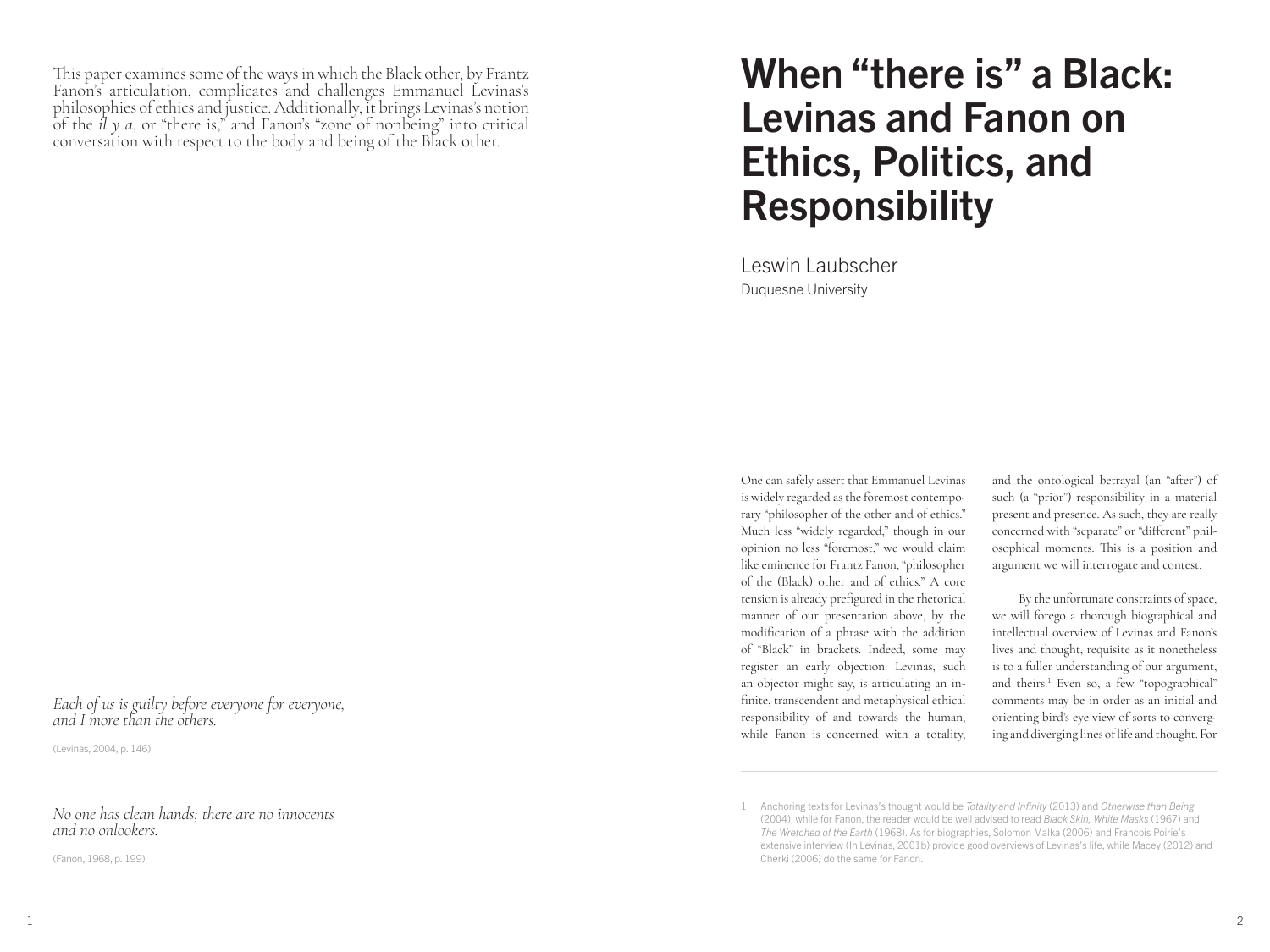a small overlapping period between Fanon's regrettably short, and Levinas's fortunate long lives, there was a time when they shared physical residency in France, and their scholarly activities overlapped. Yet, they never met, and it is unclear whether either read the other's work [a copy of Levinas's *Existence and Existents* (2001a) was found in Fanon's library, after his death, but it is uncertain whether he read it – there are no references to Levinas in any of his published works]. The difference in professional careers – a philosopher and a psychiatrist – notwithstanding, both Levinas and Fanon shared a scholarly lineage and interest, most notably in their engagement and transforming dialogue with phenomenology and existential phenomenology.2 One could also chalk up similarity in the assertions that both were concerned with the other, and with subjectivity in the movement between a totality, "here below", and the elsewhere of an infinity – a movement which, for both, also included the absolutely fundamental (even radical) consideration of the body. Even their respective writing styles were similarly employed less to explain or provide a philosophical system than to perform the conceptual; to present an unsayable "experience," and well in a profoundly affective, and often poetic and enigmatic, manner. Laubscher et al. (2021, p. 5) describe Fanon's writing as "… an eminently rigorous and exemplary scholarship which nonetheless speaks in lyrical

prose and transcendent poetry, able to reach an affective heart and an animating soul even as it does a thinking ego". Much the same can be said of Levinas.

Yet, it is also true that there is always an excess, always more, and that any statement of similarity immediately buckles and gives way to difference and deferral. Both Levinas and Fanon were French subjects, for example, fought and sacrificed under the banner of the *tricolore* during World War II3, and whereas one could even say that they both suffered as "others" to France, "… Levinas as a Jew and Fanon as a black subject under French colonialism" (Prabhu, 2012, p. 127), the raced and colonized experience of that subjection for Fanon was of a sort that banalized all pretensions to simple similarity and the comparative equality of men<sup>4</sup>. One could say that both Fanon and Levinas are ultimately concerned with an ethics of responsibility, so emblematically captured by the respective epigrammatic quotes to this article. However, if the marching orders sound similar, the soldiering step and the battle for life will betray rather different stakes.

#### The Ethical and Ethics, Politics and the Political

Saying that Levinas was far less interested in questions of politics than of ethics seems an

- 2 Of course, in the manner of small degrees of separation, Levinas and Fanon were also "connected" through the relationships each respectively had with others – both Levinas and Fanon had individual and personal relationships with Sartre and Merleau-Ponty, for example, and one cannot but wonder whether the other's name came up in such social and/or private conversations.
- 3 Levinas served in the Tenth Army, forced to surrender early in the war, upon which he was sent to a prisoner-of-war camp near Fallingbostel, in Germany. While his camp was a segregated one, containing only Jews, he was nonetheless shielded from extermination by the Nazis' strange observance of the protocols of the Geneva convention of 1929 regarding prisoners of war. Frantz Fanon served in the Free French Army, actively participated in the battles of Alsace, was wounded and received the *Croix de guerre* for heroism in combat.
- 4 Clearly "human being" could be used here, but I've retained the gendered pronoun to align it with the specific reference to Fanon and Levinas. Elsewhere in the paper, unless the quote is specifically so rendered, I use more inclusive gendered referents.

easy, even uncontroversial, characterization. He appears, Drabinski (2011, p. 1) writes, "utterly unaware of and unconcerned with the accusing face of the political," while Caygill (2000, p. 6) finds Levinas's "critical neglect of the political dimension … surprising," especially given his closeness to the "convulsions of twentieth-century political history" and as the philosopher "most directly touched" by such history (p. 6). We would be sorely mistaken, though, if we are led to believe that Levinas has nothing, or little, to say, imply, or offer politics and/or the political. He, for example, studiously and deliberately avoided any direct mention or philosophical examination of the Holocaust/Shoah, but the "presentiment and memory of the Nazi horror" suffuses his oeuvre as it "dominated" his life (Levinas, 1997, p. 291). Politics and the political also permeate and percolate in the recurring references to justice, war, tyranny, morality5. Additionally, though, Levinas did comment on international and political events in several interviews. Some of those comments were rather unfortunate, unsavory and/or downright horrible6. Finally, some authors have argued, rather convincingly, that Levinas's so called Jewish/Talmudic and/or "confessional writings" (which he took great pains to keep separate from his philosophical work, even to the point of using a separate publisher) contain a rich source for an analysis and understanding of the political, and that it – as such – should really be read alongside the philosophical (see Alpert, 2015; Anderson, 2017; Eisenstadt, 2003). It thus seems

that, between saying Levinas does not say much of anything about the political because his focus is on transcendence and the ethical, on the one hand, or that everything he says about responsibility to the other bears upon the social relationship and the political (even if, or inclusive of, politics as problem), on the other, there is a much more complicated and nuanced space for exploration.

By way of a brief recapitulatory step, for Levinas, the ethical precedes the encounter with an other, as an infinite and transcendent "condition" of possibility for the finite and materialized "actual" encounter of the singular self with a singular other. This ethical responsibility for the other is anarchic, diachronic, imposed, asymmetrical, and an irrefusable obligation; as such it is not a function of any historical attribute, psychological quality, or sociopolitical context. It is there before, or more precisely, outside (an-archic) history and time, and before the appearance of the other as such; before culture, and before one notices the color of her eyes, or the hue of his skin. In fact, if one does notice the eyes, or the shape of the nose, one has entered into the spatial and the ontological, into comparison and adequation, engaged as one is in an appropriation into categories, schemas, and a totalizing same. Which is not to say that one can exhaust the other's alterity – s/he remains infinitely foreign. The face both "calls forth" and "tears itself away" from presence: One sees a face that can be described in material, categorical, and featured presence

<sup>5</sup> The powerful first lines of *Totality and Infinity* may serve as evidentiary reference par excellence: "Everyone will readily agree that it is of the highest importance to know whether we are not duped by morality. Does not lucidity, the mind's openness upon the true, consist in catching sight of the permanent possibility of war?" (Levinas, 2013, p. 21).

<sup>6</sup> There is always a tricky tension between the writer and the work, the pronouncements and life of the writer and the message and mission of the writing, within which our search for conflict and/or correspondence needs a delicate and insightful scholarly hand. Too few scholars, in our view, have theorized this tension, and fewer still have done so well. A few noteworthy exceptions are Bernasconi (2005), Drabinski (2011), Maldonado-Torres (2012), Eisenstadt (2012).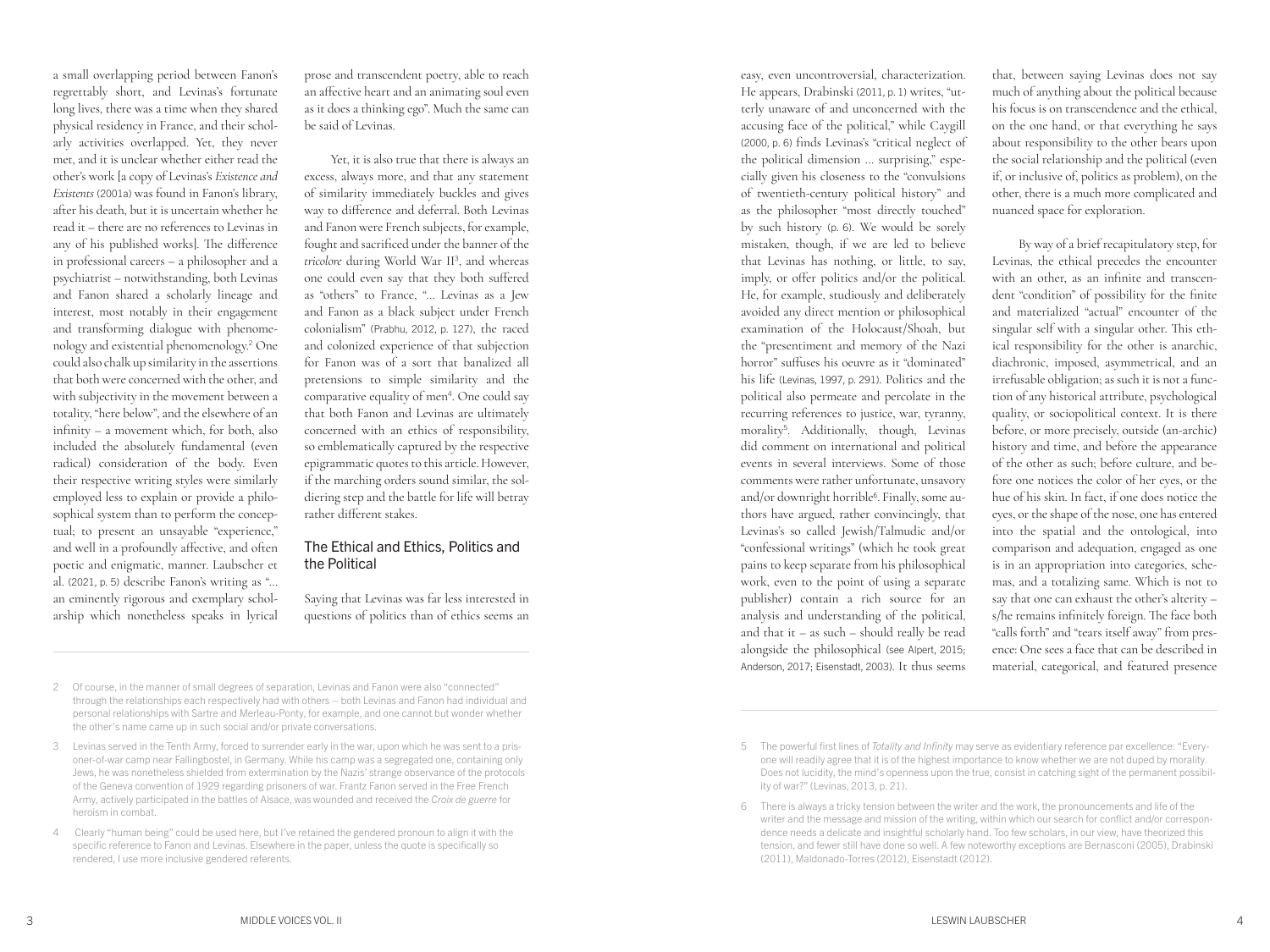– one with brown eyes, flattened lips, and a bulbous nose – but such features assume meaning not in terms of itself, as much as it does in relation to other eyes and noses and lips. Which is to say to categories in a system of spatial and temporal relations ["vision moves into grasp" (Levinas, 2013, p. 191)]. The fact remains that the singular face cannot be exhausted by "seeing," and "knowledge" of vision as the signifying expression of the face "…is uncontainable … leads you beyond … makes it escape from being, as a correlate of knowing" (Levinas, 1982a, p. 87). Politics and the political would be such a comparison and adequation in which the singularity of the individual call and command is lost to the general and the law. By extension, to see a Black face or a woman in racism and sexism would be to betray the responsibility of the ethical call in totalizing, systematic violence; "the ethical exigency is not an ontological necessity" (p. 86), Levinas reminds us, such that the "malignancy of evil" is a possible response to a face "…dominated by perception," even if it "… cannot be reduced to that" (p. 86).

The ethical is, quite simply put, "first philosophy" from which all else (including politics and "political philosophy") flows. Politics and the political comes "after"; it is already a "falling away" from the transcendent and infinite ethical demand into the totalizing and economic rule of law and accounting (economy), a movement from singularity to homogeneity, mutuality, and reciprocity. For it to apply "equally," or "fairly," the political law has to be blind to the particular individual, which, by the assumption of reciprocity, "… no longer involves generosity" (Levinas, 1999, p. 101) as much as it does calculation and exchange.

Whereas there are some subtle differences and shifts of emphases in Levinas's conception of justice (and the political) between *Totality and Infinity* and *Otherwise than Being*, it is, for the most part, the presence of the third party "other than the neighbour but also another neighbour and also a neighbour of the other" which modifies and "widens" my responsibility in "the birth of the question: What do I have to do with justice?" (Levinas, 2004, p. 157)

The response, as serious and committed as it is, or needs to be, is nonetheless in the orbit of an ontology, and within a temporal and contextual presence; one in which the third, the neighbor of my neighbor, is of a distance that does not quite have the power to eviscerate me in the responsibility of the ethical infinite (Eisenstadt, 2012) incumbent on the face-to-face of the two. "To the extravagant generosity of the for-the-other is superimposed a reasonable order … of justice through knowledge" (Levinas, 1996, p. 169). As such, for it to nonetheless gesture towards the ethical good, for it to retain some measure of the infinite saying in the political said, politics must be premised on the "firstness" of the ethical, and on "diachronic" justice that "passes by justice" and is "more ancient" than justice (Levinas, 2004, p. 158), a law that passes beyond laws (Levinas, 2013)<sup>7</sup>. Ethics cannot itself legislate for society or produce rules of conduct; it is "dis-interestedness," which is not indifference, but a form of vigilant passivity to the call of the other which precedes our interest in being.

Some rather well known scholars and philosophers have taken such Levinasian views on justice and the political to criti-

cal task<sup>8</sup> , but it is to Drabinski (2011), and Bernasconi (2005) that we turn briefly, both because they set the scene for Fanon well, and because they espouse a respectful wish not altogether dissimilar from ours: to pose Levinas's very questions back to Levinas in the service of a "thought different from what can be found in his writings" (Bernasconi, 2005, p. 6), perhaps even to "radicalize Levinas" by uprooting some of the "… habits of Levinas's own thought" (Drabinski, 2012, p. XIX) 9 . As such, Bernasconi questions the approach of the other outside of culture, arguing that to do so is to repeat and perpetuate a violent and abstract humanism that "reduces the other to nothing more than a man" (2005, p.17). To argue a face without characteristics, and a non-particular, "abstract," trans-individual universal "humanity" – even by the radical proposition of this face as ethically prior to the I - is effectively to argue a white, male, European face. The Black who attempts to live thus, "simply as a human being … soon discovers that to do so calls for living simply as a white" (Gordon, 2005, p. 4). It is possible, now, to levy the argument that, "despite every appearance to the contrary, Levinas' philosophy is politics in the purest sense" (Froese, 2019, p. 7). For Fanon, the conquering and colonial European promise, to "become like me to be a man," is not only a false and impossible one

for the Black, inherently and foundationally inassimilable to white Europe, but is also the way in which Europe absolves itself precisely from responsibility, from itself. Moreover, Drabinski (2011) argues that Levinas allows for two kinds of others – those who are near, to whom I am kin, and responsible, and those who "appear as radical and alien," and who could be an enemy (we revisit this suspicion, later in the paper). As such, there opens up an "epistemological distance" between a center and a periphery, the latter of which waits for a responsibility which does not arrive (Froese, 2019). By this reading, the refrain of Bernasconi's question, who is my neighbour?, may well render the philosophical answer of (European) kin, kith, and the familiar and proximate same.

Yet, there is also no denying that Levinas's account of justice is a thoughtful and challenging one. We tend to think of justice as the pursuit of rights, as a question of fair and equitable distribution of privileges, and as a mirror to the state or institution's moral character. But by linking justice to ethics and responsibility, and providing it with a rich and depthful philosophical grounding, Levinas actually does more for the term than we pay it common due: He shows how justice is incumbent on each of us, and pulls the rug out from under us when we shirk or otherwise

<sup>7</sup> A simpler, albeit perhaps polemical, way of restating this sentiment may be to say that Levinas wishes the (western/european philosophical) knowledge of Athens be informed and even relativized by the (western/ european biblical) wisdom of Jerusalem.

<sup>8</sup> These include Eagleton (for whom the Levinasian focus is "self defeating and ineffectual" as it turns politics into "… the problem, not the solution" (2009, p. 233), Zizek (for whom the Levinasian distinction needs to be upended, in a choice "*against* the face, for the *third*" (2005, p. 183, emphasis in original), or Reinhard (who also argues for a reversal, such that the political, in fact, "…is the condition of the ethical … the two can only be created by passing through the *three*" (2005, p.49, emphasis in original).

<sup>9</sup> Levinas himself, in the often contradictory or opaque style he is known for, provides ample ground for rereading and re-interpretation. For example, there is a nuanced shift from *Totality and Infinity* to *Otherwise than Being*, in the emphasis on substitution and proximity in the latter. As such, Bloechl is able to argue, with Levinas's own words, that "The face is both the neighbor and the face of all faces" (Levinas, 2004, p. 160), or "The third looks to me in the eyes of the Other … It is not that there first would be the face, and then the being it manifests or expresses would concern himself with justice" (Levinas, 2013, p. 213). As such, "… in the human face, I am commanded by all the Others at once" (Bloechl, 2000, p. 143), and "my obligation to my neighbor, no longer the abstract other, but a real person near me" (Alford, 2004, p.164) is compelled by the third who was "there" "all along".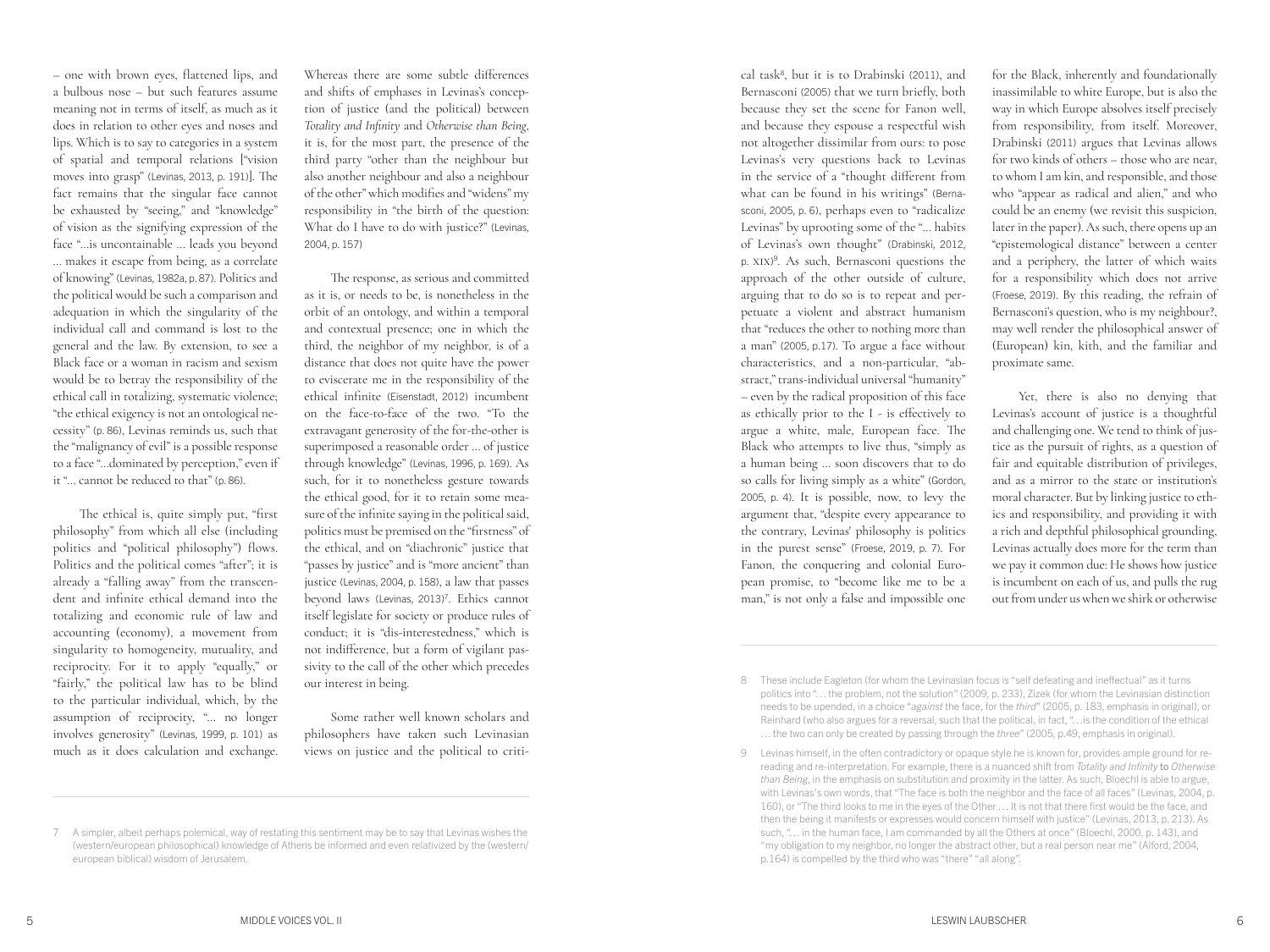give to others – the police, the legislature, the other who will vote – the responsibility which is each of ours, singularly. Inasmuch as I live an asymmetrical and infinite responsi bility without content, and inasmuch as I am elected and assigned to such responsibility in a way that nobody else can answer for me, responsibility in justice particularizes me, accuses me, at every instant: "It is not the last judgment that is decisive, but the judgment of all the instants in time, when the living are judged" (Levinas, 2013, p. 23). In this sense, his is a radical and activist position, one in which "I am called to act as a prophet in order to call the State to greater justice, to respond to the other beyond the call of law" (Wolff, 2011, p. 26).

 Even so, Levinas's justice requires the visibility of faces, and the very fact of seeing, notwithstanding his charge to see without seeing. As a question of justice, what justice is to me, it is a face that poses the question to me. I am born to justice by someone who "… has already presented himself … as a face" (Levinas, 2013, p. 177). Hence, even conced ing the question's anarchic and diachronic (non)address, outside of history and place, as the question of the human (my human ity authorized), the addressee is in history and the material present (my humanity authored). The ethical call may precede the self's encounter with the other, but it is only in the encounter with the other that the self can be ethical. One is reminded of Derrida's quip with respect to Heidegger's Dasein: that Dasein is not human being, but neither is it anything but. In a similar vein, the face of the other is not the face that appears, but neither is it anything but. Could we not argue, now, that the Levinasian ethical command is (also) political; that "… to welcome the widow, or phan, or stranger … is already implicated in a political world" (Drabinski, 2011, p. 189). In fact, by Levinas's own formulation of the neigh bor, there is no single aspect of existence without the plurality of others, such that the

obligation to justice may be no less of a first question than ethics, and "… all responsibility has to be borne politically" (Wolff, 2011, p. 25) .

Perhaps no philosopher or scholar makes this point as powerfully as Frantz Fanon. It is fine and well for Levinas to say that if one sees the shape of the face, the droop of the eyes – and presumably the color of the skin or the thickness of the lips – that one is not seeing the face as transcendent command. Racism would be a violence against the other, and a betrayal of ethical responsibility, if not humanity. Surely a laud able position, with nothing to find fault with, except the assumption, Fanon reminds us, that the Black appear as a man, as a human.

For there to be an ethical relation, there has to be an (human) other, with a (human) face. The fact of the matter is that the Black does not appear as a human; he is "… the very prototype of the animal … no more than a 'body-thing' … neither the substrate nor the affirmation of any mind or spirit" (Mbembe, 2001, pp. 26-27). A "phobogenic object", the Black has no subjectivity, only materialized objecthood and a canvas for the projections of the white (Fanon, 1967). The Black enters, not as a man, "… but a new type of man, a new genus. Why, a Negro!" (Fanon, 1967, p. 116). As one of an indistinguishable number, within a swarm of nameless, faceless, Blacks, his alienation is never his to bear, alone [Homi Bhabha recounts an illustrative utterance to an "innocent" Black man by the police, after being manhandled: "well, you may not be the criminal, but you look like him" (Bhabha, 2021)].

As an object, and without a face, the Black is a being which issues no ethical com mand, cannot order or ordain. His appear ance does not even solicit the ontological resistance of murder, in the Levinasian pro nouncement of the face that cannot be killed inasmuch as killing is to totalize and grasp

completely what cannot be grasped. "The Black man has no ontological resistance in the eyes of the white man" (Fanon, 1967, p. 110) such that the explanations and philosophies of Europe must concede "… an impurity, a flaw that outlaws any ontological explana tion" (1967, p. 110) of the Black and colonized man. "The European knows and does not know" (Fanon, 1967).

Let us recall a pithy and concise defi nition of Levinas's for the face: "The way in which the other presents himself, exceeding the idea of the other in me, we here name the face" (2013, p. 7). The Black's appearance cannot be of this ex-cendent sort, from the beginning. What appears, in the Fanonian moment, is not the exorbitant Levinasian human of the instant, outside of time or place. Fanons Black is already there, having appeared before he does, woven as he is from myth, story, and history. His is not the human of the instant, but the Black too late on the scene. He does not make meaning for himself, it is already there, before him: "I cannot go to a film without seeing myself. I wait for me …The people in the theater are watching me, examining me, waiting for me. A Negro groom is going to appear. My heart makes my head swim" (Fanon, 1967, p. 140). The appearance of the Black to the white is pre-reflective and pre-linguistic ["… children know that innocence is not black" (Sexton, 2015, p. 161)]. As such it is not a simple mat ter of phenomenological meaning making in the face of the face, and for the Black, politics is not a response to the presence of the moment, but an always belated striving for a freedom the "existentialists" presume as an existential given, "prior" to the existent, and Levinas for a hypostatic existent, made "human" by the ethical command of the other. The Levinasian two, when it involves the black and the white, "… is just an occasion for the reproduction of a relational mode whose forms are already fixed, under condi tions that traditional ontology is uncapable

of accounting for" (Macherey, 2012, p. 17). The Black is unintelligible within the field of ontol ogy (Warren, 2018), the lived experience of which proves an ontological dehiscence which cannot, consequently, be a simple falling away from infinity as a political and ontological betrayal.

Between the colonizing white and the colonized black there is a divide – they "re side in different zones of existence" (Anderson, 2017, p. 155). Fanon's subject cannot attain to the transcendence of the infinite other, and the ethical imperative attendant upon such a command, as he is only "recuperated into … knowable selfhood through objectification" (Prabhu, 2012, p. 130). The movement of the Black is not between totality and infinity, but between nothingness and infinity. Escape, for the Black, is not from Being, as Levinas's (white) subject would have it, but from the zone of nonbeing (and/or, as I will argue later, from the il y a).

> "I feel in myself a soul as immense as the world, truly a soul as deep as the deep est of rivers, my chest has the power to expand without limit. I am a master and I am advised to adopt the humility of the cripple. Yesterday, awakening to the world, I saw the sky turn upon itself utterly and wholly. I wanted to rise, but the disemboweled silence fell back upon me, its wings paralyzed. Without responsibility, straddling Nothingness and Infinity, I began to weep". (Fanon, 1967, p. 140)

#### The body (politic)

It is a particular hallmark of both Fanon and Levinas's thought that they pay crucial and fundamental attention to the body. For Levinas, the body is both enchainment and possibility. The existent is "riveted" to its materiality – it does not exist as "spirit, or as a smile or a breath of air" (Levinas, 1987, p. 55), but is encumbered and occupied by the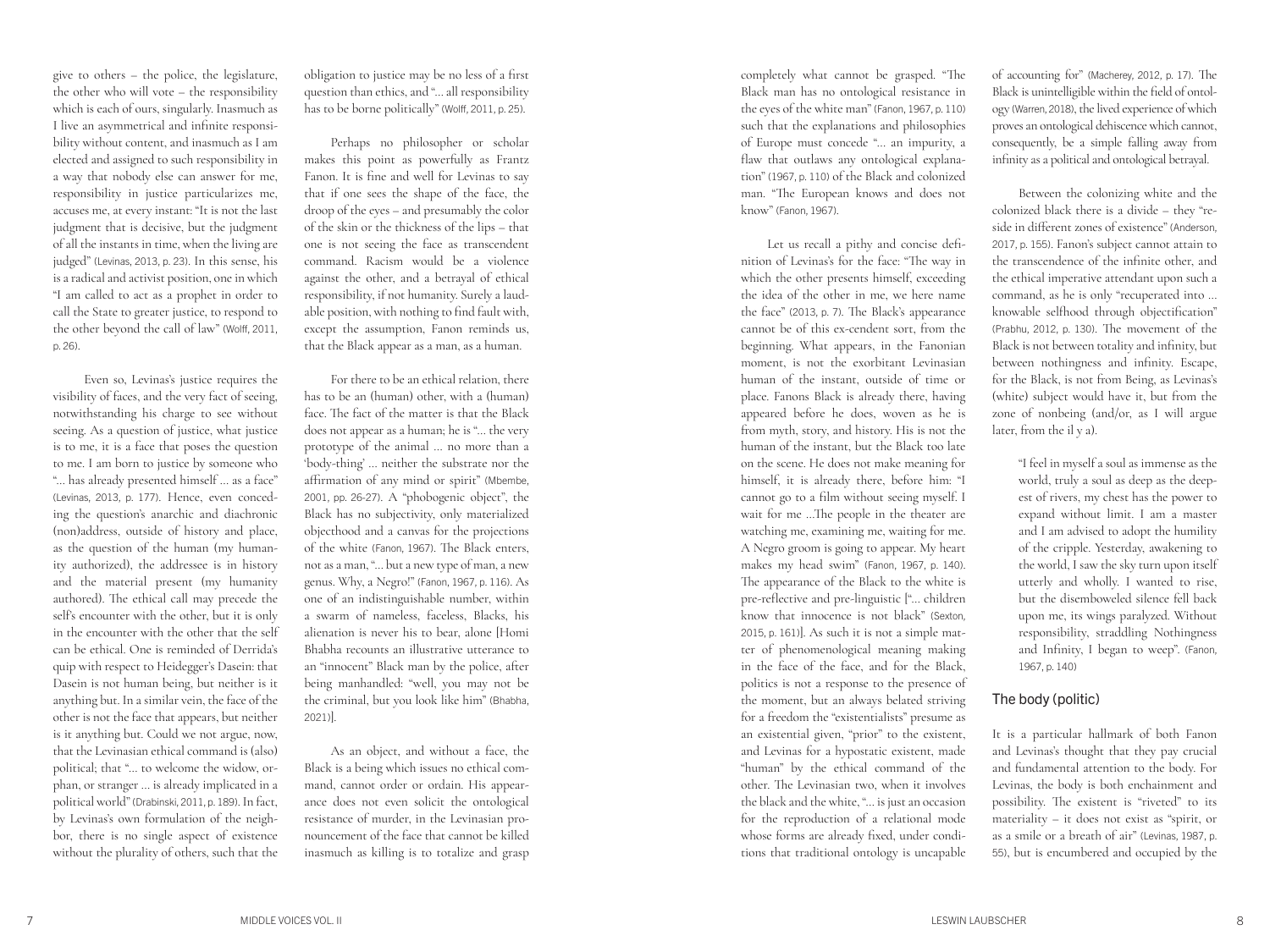solitude of a body which prevents the self fleeing from itself, even as it "… accompanies – necessarily – the upsurge of the subject in its existent freedom" (Levinas, 1987, p. 56). The body is the advent of consciousness - a concrete setting and localization. Consciousness ("the freedom of the Ego") and materiality "go together" (Levinas, 1987, p. 57); the body is "the condition necessary for any inwardness. It does not express an event; it is itself this event" (Levinas, 2001a, p. 70). More familiar to us than any object in the world, we "…affirm ourselves in the unique warmth of our bodies long before any blossoming of the Self that claims to be separate from the body" (Levinas, 1990, p. 68). It is never the case that we relate to ourselves or the world without a body, so that "to be truly oneself," is to become aware of, "and above all accepting" this "ineluctable original chain" of the body to consciousness (1990, p. 69). Levinas's body is a human body, and has no other attributes (with the minor exception, perhaps, of *Totality and Infinity,* at least in the sense of a starving or vulnerable body). In fact, the one instance where Levinas addresses a raced body (in the German use of an "Aryan race"), is from the early (1934) paper, Reflections on the Philosophy of Hitlerism (Levinas, 1990), where he argues that the German attempt to yoke a race to the body (politic) is precisely to deny human freedom, and the possibility of transcendence. It is to awaken a "secret nostalgia" and an "elemental evil," a phrase we revisit later.

For Fanon, however, what Europe (and Levinas) forgets, is that "the Negro suffers

in his body quite differently from the white man" (Fanon, 1967, p. 138)<sup>10</sup>. For the Black, his "body might not be what it should be, the body of a man" (Khalfa, 2021, p. 48). In the struggle for life, in the enchained upsurge of its egoism, the Black does not discover a soul, or experience the existential egoism of a freedom to be. Sitting down next to a fire<sup>11</sup>, "I … discover my livery for the first time … It is indeed ugly" (Fanon, 1967, p. 114)<sup>12</sup>. Mere livery, skin and flesh haunted and infected by a "corporeal malediction" which devastates a body "proper to the human," a general, human(istic) "corporeal schema" which assumes a human position in the world, in space, and in relation to the self in the world, cannot be for the Black. Theirs is also to bear the crushing burden of a "historico-racial schema" [the elements of which "had been provided for me … by the other, the white man, who had woven me out of a thousand details, anecdotes, stories" (Fanon, 1967, p. 111)], and a "racial epidermal schema" [by which "In the train, it was no longer a question of being aware of my body in the third person but in a triple person. I was given not one but two, three places" (Fanon, 1967, p. 112)].

There are a series of well-known experiments and "tests" in developmental psychology by which researchers mark whether the child has a sense of itself and its body as belonging, as its own. Known as "rouge tests," such a study might involve children playing in a room with one or more mirrors, while a researcher at some point unobtrusively places a red dot (a splotch of coloring, a sticker) on

the child's forehead (e.g. Amsterdam, 1972). Upon encountering her reflection hereafter, the child that has a sense of self (concept/recognition/awareness) will stop, perhaps with a perplexed frown, reach up to the dot, maybe even try to rub it off. They are aware that the dot does not belong, is not (part of) them, is other and alien. The Black's whole body and flesh is such a dot, ineradicable by the spit and spittle of an ego, or a soul swiping left. Sealed "into that crushing objecthood" by the white, Fanon is "abraded into nonbeing" (p.109). The very corporeality of the human that Merleau-Ponty (whom Fanon responds to, particularly) – and, we argue Levinas as well – assumes is "nullified and rendered naïve by the Black experience" (Weate, 2021, p. 168).

In the return of the Black body, amputated, splayed, fragmented, and disfigured, he is always "there," never "here," never at home, never able to appear as "himself," as "herself." The Black drives as black, enters the corporate boardroom as black, "enjoys" empty seats beside him or her on a crowded bus, smiles wryly as car doors are locked when he crosses the pedestrian walkway, and gasps breathlessly under the knee on his neck. "'Mama, see the Negro! I'm frightened'" (Fanon, 1967, p. 112).

#### The Il y a and the Zone of Nonbeing

The bulk of Levinasian scholarship focuses on his so called mature works, *Totality and Infinity,*  and *Otherwise than Being*, bookends of sorts for his innovative and radical thought of ethics as first philosophy. Much less attention (in general, but particularly so in psychology) is

paid to the early work, notably *Existence and Existents* (2001) and *Time and the Other* (1987). This should not be taken to mean that these works were "surpassed," or that Levinas came to distance himself from it. In fact, quite the opposite – he assumed the truth of that early work as continuing backdrop to his unfolding thought without having to revisit it necessarily. It is to those early texts that we turn for an articulation of the il y a, or "there is", and with which to bring Fanon and the zone of nonbeing into dialogue.

The ontological difference, between being and Being (or in Levinas's rephrasing, the difference between existent and existence), frame his project, particularly by the reversal of the Heideggerrian emphasis on anxiety and Dasein, to Levinas's focus on Being in general, and the emergence of the existent in hypostasis, "where it is not a question of anxiety,"13 but of a horror before and in existence. When the world disappears, "there is" a bare existence that is not nothing. "This impersonal, anonymous, yet inextinguishable 'consummation' of being, which murmurs in the depths of nothingness itself we shall designate by the term 'there is'" (Levinas, 2001a, p. 52). Were one able to speak of the il y a as an "experience," it would be like night, which "invades like a presence" but is not something, nor is it no-thing; like night, "it" is an absent presence which permeates, submerges, and "invades" one, "full of the nothingness of everything" (2001a, p. 53). Furthermore, like the dark silence that accompanies the child left alone in his or her bedroom after the adults have shut the door for the night, there is something menacing about this indeterminate presence

<sup>10</sup> In the text, this quote is directly addressed to Jean Paul Sartre, but I have taken the liberty to read a metonymic Europe into it.

<sup>11</sup> The suggestive reference here is likely to Descartes, whose body and soul emerges alongside his meditative and reflective fire. And, lest we forget, it is Descartes to whom Levinas turns for the inspirational "double origin" of the *cogito* in the I and in God (or the Infinite). From this "simple" allusive reference, Fanon challenges the very basis of both Descartes and Levinas's insights.

<sup>12</sup> In the Markmann translation, "uniform" is used instead of "livery".

<sup>13</sup> The first, French, edition of *Existence and Existents* was sold with a red band over the cover, on which this phrase was emblazoned, presumably a marketing alert to the prospective buyer of a contrary emphasis to the prevailing Heideggerian: in a simplistic nutshell, if Heidegger's interest is in the movement from beings (existents) to Being (existence), Levinas would reverse this, for the way of truth from existence to existents (*De l'existence a l'existant*), "where it is not a question of anxiety" (the English translation does not quite pick up the French title's suggestion of direction).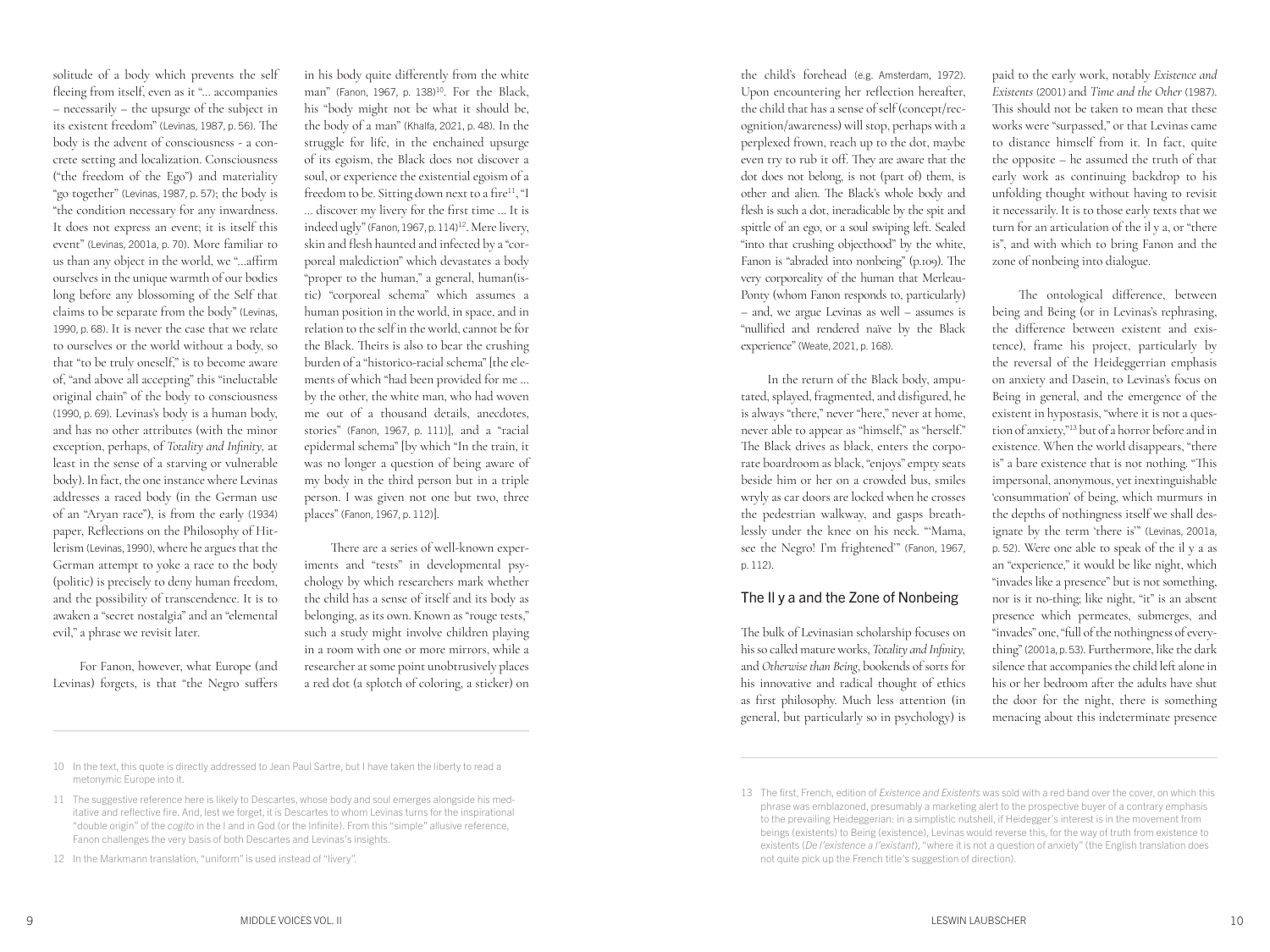(Baumgartner, 2005), and of what may lurk unseen in its fold, the "things that go bump in the night."14 "The rustling of there is … is horror" (Levinas, 2001a), the "… name of a dark and chaotic indeterminacy that precedes all creativity and goodness" (Peperzak, 1997, p. 3).

Now, "to be conscious is to be torn away from the there is, since the existence of a consciousness constitutes a subjectivity, a subject of existence that is, to some extent, a master of being, already a name in the anonymity of the night" (Levinas, 2001a, p. 55). Consciousness is the emergence of the I from the anonymity of the "there is" to stake a place, a position, a "here"; that is, to ex-ist, which is to come forth and "take a stand" (ex- + sistere). Levinas calls this positioning hypostasis, which, while still before every act of understanding, as a certain wakefulness, is nonetheless also the advent of consciousness, whereby existence is accomplished. The existent masters existence in consciousness, but carries the weight of existence by the same act and movement. Put another way, whereas one "escapes" the indeterminate horror of existence in consciousness, one never does; consciousness is not the vanquishing hero whose victory is realized in the instant of the decisive battle, but rather the price of victory which inaugurates the burden and labor of rule. The price of consciousness is the solitude of existence, from which there is no escape.

But it is precisely that the existent desires an escape from the menace and insecurity of its exposure to the indeterminacy of existence. S/he wishes to escape the brute weight of existence, to reach elsewhere, to a salvific transcendence beyond solitude. We do not have the space to review the ways in which the existent attempts an escape from existence (for example, by the grasp of labor, knowledge, possession, enjoyment, the dwelling, fraternity, and fecundity)15, but to say that – with the exception, precisely, of fraternity and fecundity - the Black can stand in as examples of appropriative use in each case and attempt. We return to this point shortly.

There is a certain similarity, a rather striking likeness, between the il y a and the zone of nonbeing for the Black. By a contemporary reference, if not analogy or even representation, the "sunken place" depicted in the movie "Get Out" by Jordan Peele (2017), vividly presents the experience of the Black – not quite dead, nor living, thoroughly encased within the body, put to utile service for the white's fuller enjoyment of life by the Black's "living" entombment in the sunken place. We would be startled indeed to read, alongside Peele's depiction of the sunken place, Levinas's description of the there is, as "… the place where everything has sunk away, as a density of atmosphere" (Levinas, 1987, pp. 25-26).

If, now, the fact of Blackness, or the lived experience of the Black<sup>16</sup>, is of a sort appropriate to the elemental il y a, a zone of nonbeing, two questions impose themselves. Firstly,

- 14 Keep in mind that, by the analogy of night and day, the light of day cannot rid itself entirely of the pall of night, as in dark alleys or basements, fleeting shadows in corners of parks, or in the recesses of woods and bushes.
- 15 See *Existence and Existents*, *Time and the Other*, but also Section II of *Totality and Infinity*, where the il y a appears in the form of the elemental.
- 16 "The Fact of Blackness" is how that most famous chapter 5 of *Black Skin White Masks* is titled, but also one which has drawn quite vocal ire from some scholars as an erroneous translation. The more correct rendition, they argue, would be "The lived experience of the Black". For our purposes here, both versions are actually quite apropos.

does the Black appear as zombie, as a kind of living dead non-human human, from the il y a? Or is it that the Black is banished to the il y a from the living present? Again, does the Black, as the quintessence of horror and evil, arrive as such from the il y a, a phobogenic object as such, or is the Black banished to the elemental, a creature of Dr. Frankenstein's creation, "so hideous that even you turned from me in disgust … my form … a filthy type of yours, more horrid even from the very resemblance" (Shelley, 2021, p. 80)<sup>17</sup>. We may perhaps fruitfully think of those two questions, if not moments, in terms of the philosophical and the psychological.

#### The Philosophical Moment: The Black Emerges from the Il y a

We've already argued the appearance of the Black as not quite human, and we've referenced several scholars who have taken Levinas to task for his insistence that the existent who appears into existence is a universal human, "… free in his relations with the world and the possibilities that solicit action from him" (Levinas, 1990, p. 64). Extending the mark of the beast, so to speak, to a broader "non-European," the Latin American philosopher, Enrique Dussel, writes that "Levinas always speaks of the other as 'the absolute other' … he has never though that the other

could be Indio, African, or Asian … Not even Levinas has been able to transcend Europe. We are the ones born outside, we have suffered it" (Dussel, 1974)<sup>18</sup>. If, for Levinas, the European tension, such as it is, is between Athens and Jerusalem, between the Greeks and the Bible, he also presents it as humanity's tension: "I always say – but under my breath – that the Bible and the Greeks present the only serious issues in human life; everything else is dancing …" (Levinas, 2001b, p. 149). Now, is it not possible that, "in alterity we can find an enemy"? (Caygill, 2002, p. 1).

In an early paper, written shortly after Hitler came to power, Levinas argues that Hitler has awakened an "elemental feeling" within the German populace, based as it was on "primitive powers" (Levinas, 1990). What connects this early essay and statements of "dancing primitives" and "the asiatic peril"<sup>19</sup> in the latter part of his life, is that these peoples are too attached "…to the elements, to the earth, to the body. They cannot get out of being." (Alpert, 2015, p. 22). Like the pagan, they lack transcendence and are bound to the instinctual and a failure of ethical subjectivity – a failure that presumably also enabled the horror of the Shoah. Hitler's moment, though, can be thought as a temporary failing, a historical aberration given that ethical subjectivity, wrought by the yoke of Athens

<sup>17</sup> Often forgotten or lost in translation, Mary Shelley's full title, tellingly appropriate in so many ways to our argument here, was *Frankenstein; or, The Modern Prometheus*.

<sup>18</sup> There is a simultaneously inspiring and disappointing connection between Dussel and Levinas, who knew each other from their participation in an intensive seminar at Louvain, in 1972. "As a South American," Dussel asked Levinas if the "fifteen million Indians slaughtered during the conquest of Latin America, and the thirteen million Africans who were made slaves" were as other to Levinas as the victims of Anti-Semitism (Dussel, 1999, p. 125). To which Levinas responded, "That's something for you to think about" (pp. 125-126). Which Dussel did, in his "Liberation Philosophy," which transforms Levinas's absolute alterity to proximate exteriority, to a philosophizing from the position of the damned. It is abundantly clear that Dussel is as inspired and informed by Fanon as he is by Levinas.

<sup>19</sup> Caygill (2002) analyzes and lists a range of such statements from various essays and interviews, for example of "innumerable masses advancing out of Asia", or the "yellow peril" which is "not racial, it is spiritual" and whom eschews a "radical strangeness" where "Abraham, Isaac, and Jacob no longer mean anything" (pp. 182-194).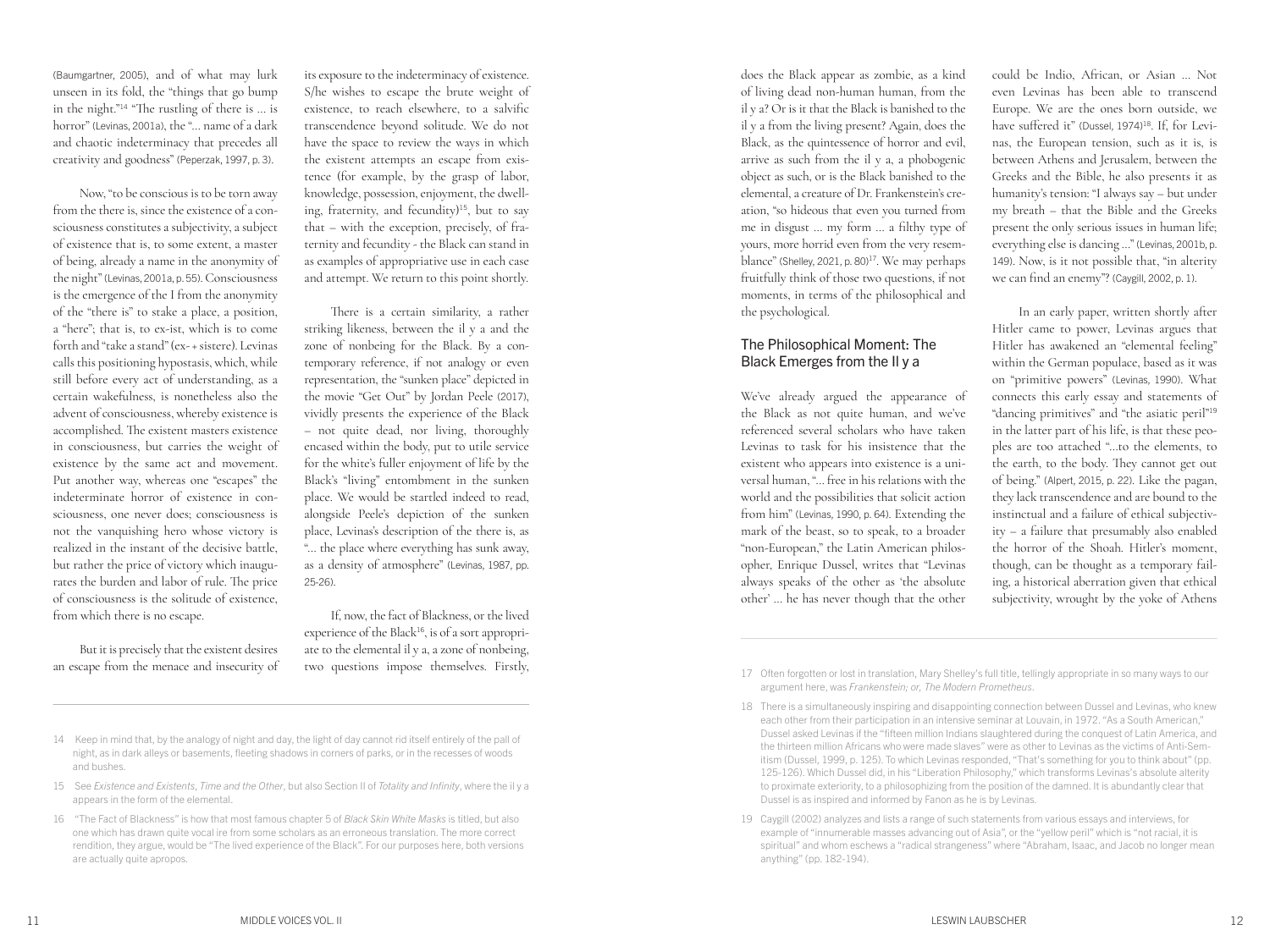and Jerusalem, is precisely Europe's gift of humanity, Europe's disjoining of spirit from body, making room as such for transcendence [Levinas argues thus in another early paper, from 1935, On Escape (Levinas, 1982b)]. It is not our intention (well, not primarily) to "trot out" these statements to the end of "moralizing gasps" (Drabinski, 2011, p. VI), but (also) to question how these statements are betrayed in the philosophy itself. As such, may we read Levinas to suggest that there are others, other others, whose alterity does not quite evoke an ethical command, their appearance being "radically strange," lacking as they do, a "sacred history," and being too closely beholden to "instinctual passions," rendering them incapable of ethical transcendence and subjectivity. Not quite capable yet of excendence in hypostasis from the elemental, "They cry in another way"<sup>20</sup> (Emmanuel Levinas, 2001b).

We can play with, and develop, this idea even further. If the face contains the trace of the infinite, there needs to be a translation of this Saying into a Said (by the later, most mature version of the ethical moment, in *Otherwise than Being*), one which - by Levinas's own admission - contains a betrayal and treason. Hence, Levinas avers, everything needs to be continually "unsaid". But can't one argue, then, that the ethical action is always already premised on betrayal. If everything needs to be unsaid, in and by a constant unsaying, the only means for which is in ontology, in action, in the social, for Levinas to say that "politics left to itself bears a tyranny in itself" (Levinas, 1984, p. 66) may well be to misplace the treasonous moment: politics as tyranny may well be an extension/expression/disfigurement not of itself, but of the aporetic betrayal at the heart of translation. The very metaphysical command of responsibility

already carries betrayal, already carries the mark of its betrayal; goodness is already sullied. The Saying, for it to have any meaning, is premised on treason, is - from the beginning - "compromised" by an auto-immune "impurity". Rather than a betrayal of the pure infinite in the totalizing here below, the infinite already comes impure, as love does, and as the caress is only that because it can also grasp.

Levinas's transcendence is a transascendance, to the infinite of the otherwise than being. He clarifies his indebtedness to Jean Wahl for this term, and he uses it in a way always associated with an ascendant reaching to an infinite elsewhere, "above". Fanon also uses the term transcendence, and eerily enough, also acknowledges, in a footnote, his debt to Wahl ["between the white man and me there is irremediably a relationship of transcendence" (Fanon, 1967, p. 138)]. In Fanon's hands, though, to the elsewhere "above," there is an elsewhere "below," a transdescendence of social death and civiliter mortuus [a legal term, meaning a civil death, applied to the convict who, by his transgression, dies to civil rights and "… his estate, if he has any, is administered like that of a dead man" (Weier, 2014, p. 421)]. At the very instance of creation, the Black bears the mark of creation's violence. The Black is black before the will, faceless not by the movement of an ego; a natal alienation. If ontology is, in Levinas's description, an "indispensable ancillary," a servant, to ethics, it may well be less that the servant performs the master's command ineffectually, or betrays it in a less than able manner, than that the master's command is already treasonous.

Would Levinas himself concede a reading as above? Probably not, but then he

also writes, in a prefatory note (in 1990) to the republication of his essay on Hitlerism, which we referenced above, that there is "… the essential possibility of elemental Evil … inscribed within the ontology of a being concerned with being" (Levinas, 1990, prefatory note), and against which Western philosophy needs to insure itself by not forgetting its allied, sacred imperative.

#### The Psychological Moment: The Black is Returned to the Il y a

Levinas was famously skeptical of, and resistant to, psychology. It even seems that he studiously and deliberately avoided reading Freud, for example, let alone engage with psychoanalysis in his thinking. We argue, though, that if one was to accept Levinas's conception of justice, and of racism as a betrayal of the ethical imperative, the processes of this operation can only be understood more fully by recourse to psychology.

The things of enjoyment come from a background and return to it, Levinas says. The existent appropriates, works over, and satiates itself in existence; s/he crafts a home, with windows and a door as bulwark and edge to the ever present threat of the elemental, which continue to gnaw at the window panes and rattle the doors of the dwelling. The terror of the elemental is kept at bay by knowledge and labor, which is to turn objects into use. The Black fulfills this function splendidly - the relation with the black is not an ethical one, but a functional one. Yet, lest one forgets, to the mastery of the elemental there is also the enjoyment of life. The elemental is to be worked over, to be sure, but also to be enjoyed. The burden of existence demands as much of the ego and reason to fashion an edge onto the elemental as it does a heart and affect with which to master its threat and terror. The whole psychological apparatus thus falls into place in the dynamics of projection, fantasy, death

anxiety, psychoanalysis, and any number such explanations. "Ontologically pliable … a thing to be scripted in the inverse image of whiteness" (Yancy, 2005, p. 222), the Black is conjured and formed into "a niggerized body," the processes by which this branding occurs having been, and continuing to be, theorized from within psychology already. Fanon himself has certainly done yeoman's work in this regard already – lest we forget, of the black-white relation in the colony, "… only a psychoanalytical interpretation … can lay bare the anomalies of affect that are responsible for the structure of the complex" (Fanon, 1967, p. 10), albeit, we hasten to add, a psychoanalysis and psychology rooted in the socius as much as the psyche.

#### Finally …

Clearly the two moments we've highlighted above serve a heuristic purpose. The point is precisely that those two moments are really to be thought together. For example, the emergence from the il y a (or from the elemental unconscious) happens in time, where the black is already ontologically closed (off) from the call of love. That is, even if Levinas's eschatology is not of some teleological future (where racism is eradicated and educational programs will have prepared an egalitarian society where we can live in the judgment of our character), but rather "a disturbance or interruption of the present", the instant cannot but include the faceless, non human Black who has already, in the hypostatic separation from the il y a, attained passage into existence by a structural, philosophical, and psychological betrayal. If the instance of the instant, the verb of the to do, involves translation, as it must, it is already wholly suffused with time and history. And "if the third party was absent from the face to face, in the face of the Other I would be absolved from all my commitments and obligations to everyone else. Because the third party is already located within the face to face, the passage from

<sup>20</sup> Levinas refers here to televised images of Black South Africans "dancing" at a funeral.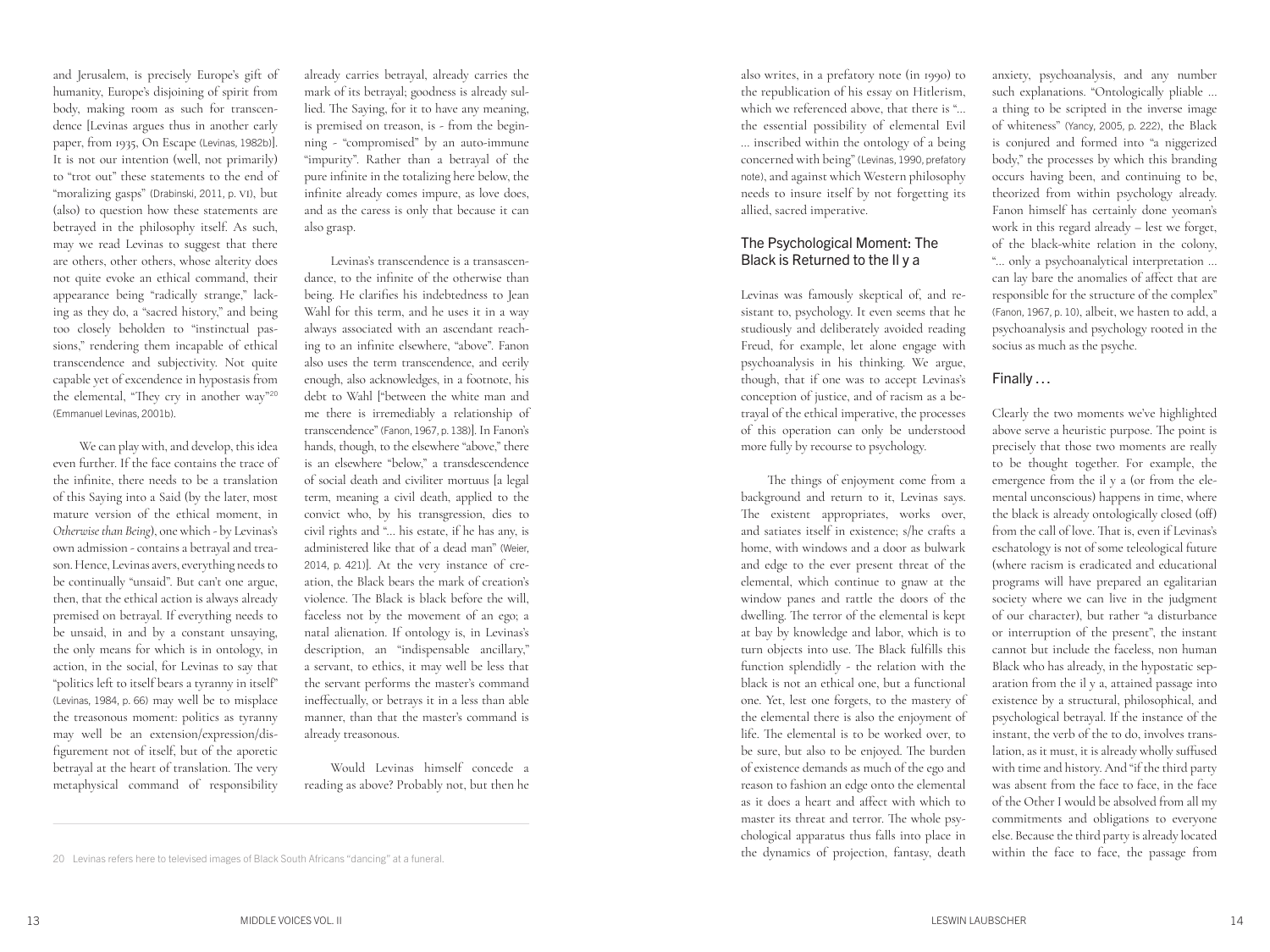ethics to politics is immanent." (Bernasconi, 1999, p. 76). There is, consequently, "… no time before the question of justice" (Wolff, 2011, p. 153), and if the messianism of the saying is of such an aporetic, then the only task is of a working in the present, which is to say a politics.

There is certainly much to learn from Levinas, and great fruitfulness in the exercise that poses Levinas's questions back to Levinas. But even more, we hope to have illustrated, by putting Fanon's questions to Levinas, by bringing the colony (which, Fanon teaches us, is a structure, not a geography) and the Black to Levinas's neighborhood. To Athens and Jerusalem, also the traveler from Great Zimbabwe.

From the despondency which leaves him weeping at the end of Chapter 5, between nothingness and infinity, Fanon ends Black Skin White Masks with a libera tory hope, a prayer, to the selfsame enchained and embattled Black body now also the vehi cle for escape from the sunken place and the fixity of the white's Medusan face. We would like to conclude as he does, and well without analysis or commentary.

"My final prayer: O my body, make of me always a man who questions" (Fanon, 1967, p. 232) .

Alford, C. F. (2004). Levinas and Political Theory. *Political Theory*, 32(2), 146-171.

Alpert, A. (2015). Not to be European would not be "to be European still": Undoing Eurocentrism in Levinas and Others. *Journal of French and Francophone Philosophy*, XXIII(1), 21-41.

Amsterdam, B. (1972). Mirror self-image reactions before age two. *Developmental Psychobiology*, 5(4), 297-305.

Anderson, P. D. (2017). Levinas and the Anticolonial. *French and Francophone Philosophy*, XXV(1), 150-181.

Bernasconi, R. (1999). The Third Party: Levinas on the Intersection of the Ethical and the Political. *Journal of the British Society for Phenomenology*, 30(1).

Bernasconi, R. (2005). Who is my Neighbor? Who is the Other? Questioning "the Generosity of Western Thought." In C. E. Katz (Ed.), *Emmanuel Levinas: Critical Assessments of Leading Philosophers*, Vol. IV (pp. 5-30). Routledge.

Bhabha, H. K. (2021, September 17, 2021). *Systemic Racism and Traumatic Racism: The long and short of it* … Psychology and the Other, Boston.

Bloechl, J. (2000). Ethics as First Philosophy and Reli gion. In *The Face of the Other and the Trace of God: Essays on the Philosophy of Emmanuel Levinas* (pp. 130-151). Fordham University Press.

Caygill, H. (2000). Levinas's political judgement: The Esprit articles 1934-1983. *Radical Philosophy* (104), 6-15.

Caygill, H. (2002). *Levinas and the Political*. Routledge.

Cherki, A. (2006). *Frantz Fanon: A Portrait* (N. Benabid, Trans.). Cornell University Press.

Drabinski, J. E. (2011). *Levinas and the Postcolonial: Race, nation, other*. Edinburgh University Press. Drabinski, J. E. (2012). Introduction: Levinas, Race, and Racism. *Levinas Studies*, 7.

Dussel, E. (1974). *Method for a Philosophy of Libera tion* [Método para una filosofía de la liberación]. Ediciones Sigueme.

Dussel, E. (1999). Sensibility and Otherness in Emmanuel Levinas. *Philosophy Today* (Summer), 125-133.

Eagleton, T. (2009). *Trouble with strangers: A study of ethics*. Wiley-Blackwell.

Eisenstadt, O. (2003). The problem of the promise: Derrida on Levinas on the cities of refuge. *Cross Currents*, 52(4), 474-482.

Eisenstadt, O. (2012). Eurocentrism and Colorblind ness. *Levinas Studies*, 7, 43-62.

Fanon, F. (1967). *Black Skin White Masks* [Peau Noire, Masques Blancs] (C. L. Markmann, Trans.). Grove Press. (1952)

Fanon, F. (1968). *The Wretched of the Earth* (C. Farrington, Trans.). Grove Press.

Froese, R. (2019). Levinas and the question of politics. *Contemporary Political Theory*,19(1), 1-19.

Gordon, L. (2005). Through the Zone of Nonbeing: A Reading of Black Skin, White Masks in Cele bration of Fanon's Eightieth Birthday. *The CLR James Journal*, 11(1), 1-43.

Khalfa, J. (2021). My body, this skin, this fire. In L. Laubscher, D. Hook, & M. Desai (Eds.), *Fanon, Phenomenology, and Psychology* (pp. 48-64). Routledge.

Laubscher, L., Hook, D., & Desai, M. (2021). Of Bodies that Matter: Fanon, Phenomenology, and Psychology. In L. Laubscher, D. Hook, & M. Desai (Eds.), *Fanon, Phenomenology, and Psychology*  (pp. 1-19). Routledge.